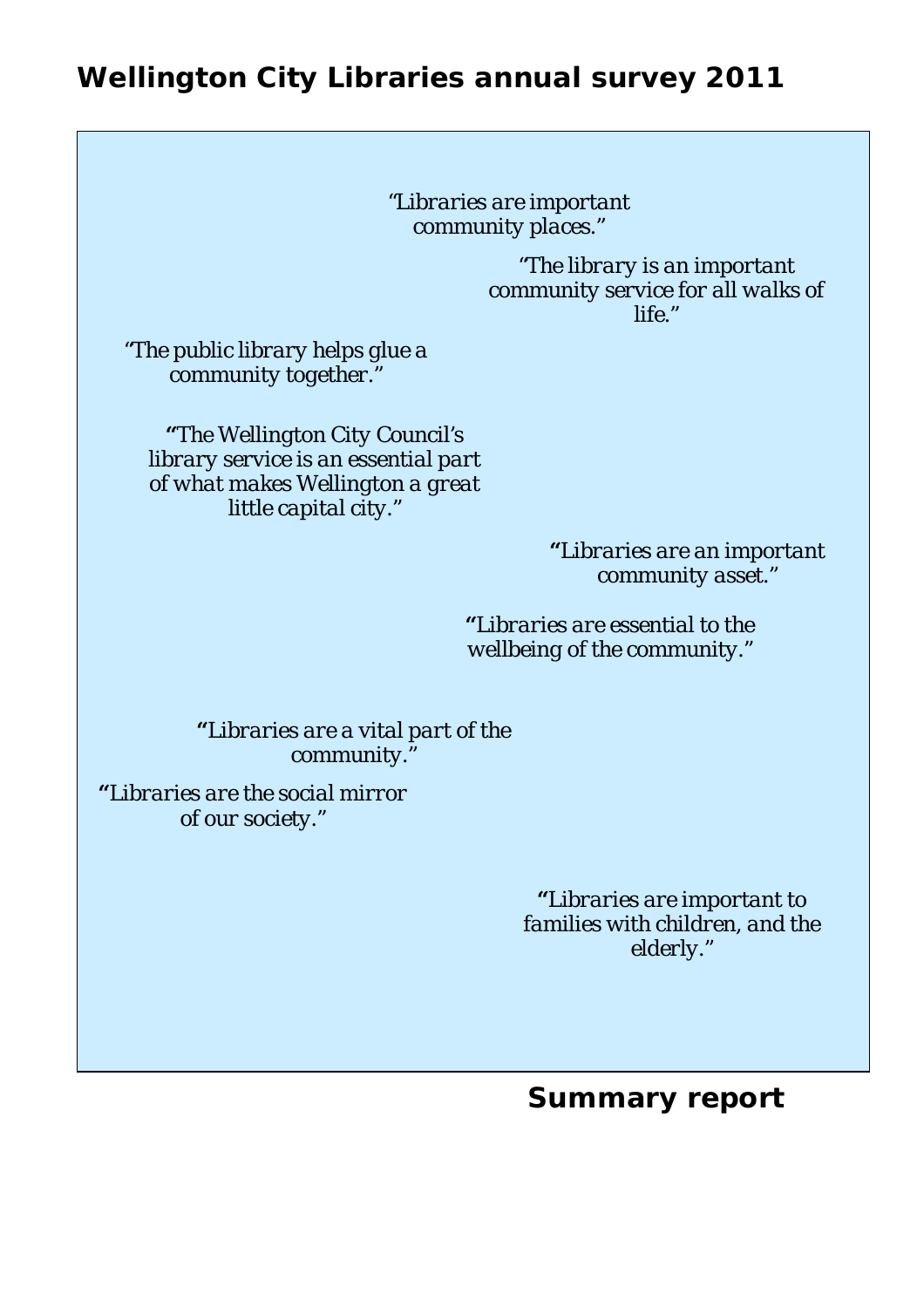# **Introduction**

The first annual Wellington City Library (WCL) survey was distributed in October 2011, both via email and hard copy. The survey had a number of objectives, including: ascertain usage of specific WCL resources, services and programmes; measure user satisfaction with a range of WCL resources, services and programmes; identify possible areas for improvement, and; identify customer priorities for WCLs for the next 12 months. The survey covered a number of key areas of the library service, including: usage, access, physical resources, digital resources, services, customer service, and programmes. There was also a special focus on the health collection in 2011.

The online survey was sent to a random sample of library members, consisting of both Wellington City residents, and residents of the wider Wellington region. The final sample consisted of 1,919 respondents, of which 456 surveys were completed, producing a response rate of 24%.

A limited number of hard copy surveys were also made available in all the Wellington City Library branches during the survey period. Of the 250 surveys made available, 123 were completed and returned, producing a return rate of 49%.

All respondents who completed the survey (both online and hard copy) were eligible for entry into a price draw, consisting of the chance to win one of ten \$50 supermarket vouchers. The winners were drawn once the survey closed, and subsequently notified.

Although both surveys contained identical questions, a separate analysis of both survey modes was undertaken to address any differences between the survey modes (for instance, the online survey used automatic settings, whereas the hard copy version was contingent on respondents following the instructions correctly). A limited number of cross tabulations was undertaken, alongside some limited aggregation of averages across both survey modes for some questions.

A summary of the key findings is provided below.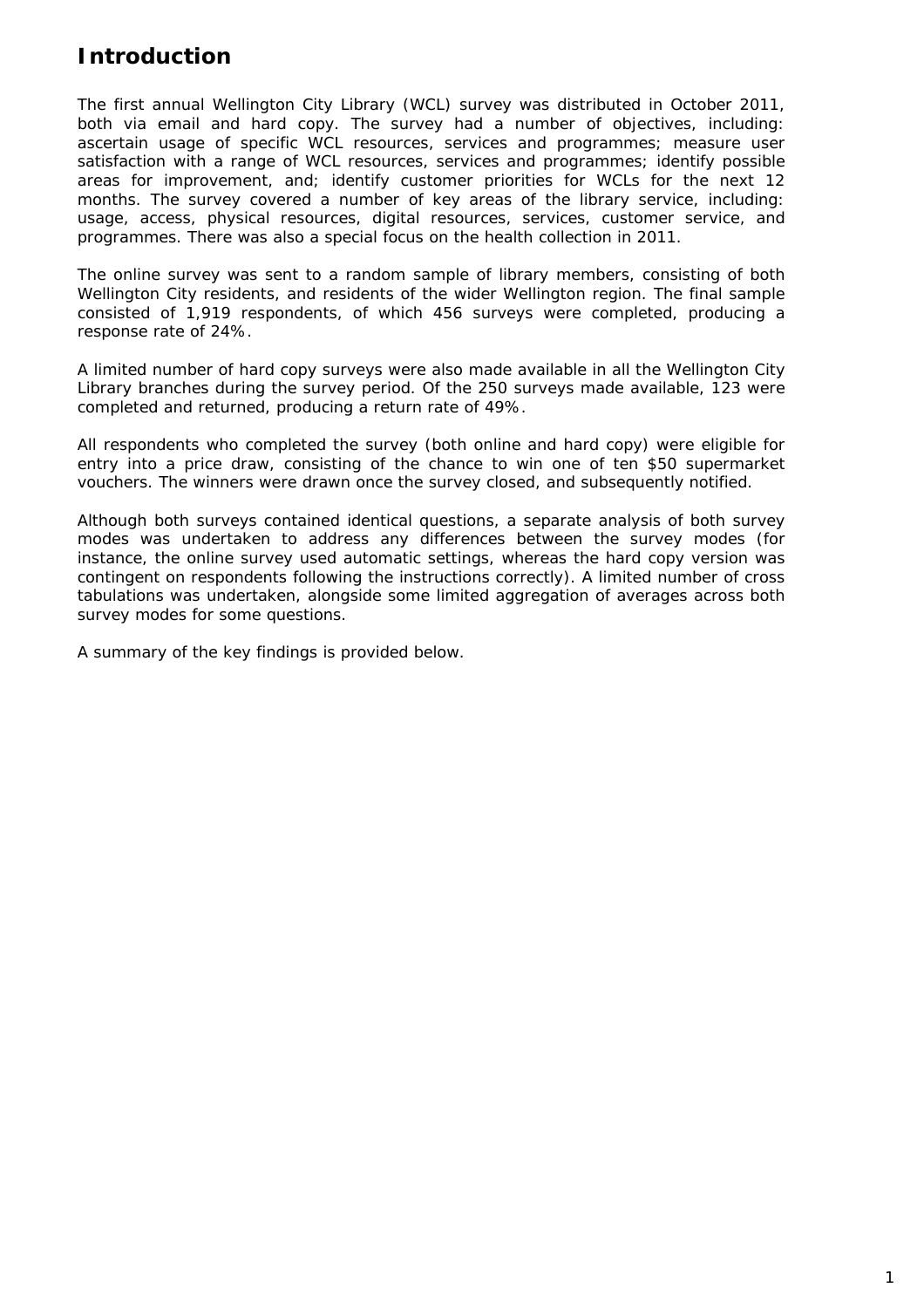#### **Usage and access**

The main reasons why respondents are not visiting WCLs more frequently are: no need (37%), find information online (37%), and buy own books/magazines (22%).

In the last 12 months, 52% of both HC and online respondents indicated that they usually visited the Central library.

Some respondents reported that there were difficulties finding a quiet space, particularly at some of the branch libraries. This appears to be primarily an issue of spatial design.

*"I think Wellington City Council's library service is an essential part of what makes Wellington a great little capital city."* 

*"Emphasise greater awareness of overall peaceful atmosphere for study, and less on being a place for social interaction by some, who may be in fact inhibiting others who just want to quietly learn."* 

*"Keep branch libraries going. They are important, especially for older people who can't get into the city easily."* 

The frequency of visits over the last 12 months have not changed for over half of respondents, with 85% of hard copy (HC) survey respondents visiting either daily, weekly or fortnightly, and 60% of online respondents visiting either monthly or a few times a year.

While weekdays during business hours (9am-5pm) was the most convenient opening hours option for most respondents, some indicated that increasing hours at weekends and evenings would facilitate greater access to WCLs.

# **Physical collection**

In the last 12 months, the three most popularly used collections were fiction (74%), DVDs (40%) and magazines (38%). All three also scored the highest satisfaction levels for specific collections.

Over 80% of respondents were satisfied with the overall range of the library collection.

86% of online and 89% of HC respondents reported that they were satisfied with WCL's overall lending conditions.

*"I think the book collection is the heart of the library. It is excellent and should be maintained at least at its current standard and not sacrificed for other resources."* 

*The library needs to update [the] stock of books and keep in line with what the everyday person wants. Look how long it took you to get Mills and Boon, but how popular it is."* 

Most respondents considered the cost of borrowing magazines and CDs reasonable. However, the cost of borrowing DVDs for adults (20% online, 25% HC) and boxed DVDs (18% online, 30% HC) was considered unreasonable by some respondents, particularly given the quality of the DVDs being borrowed.

Over 85% of respondents were satisfied with the lending periods for books, although the lending period for bestseller books was considered less satisfactory.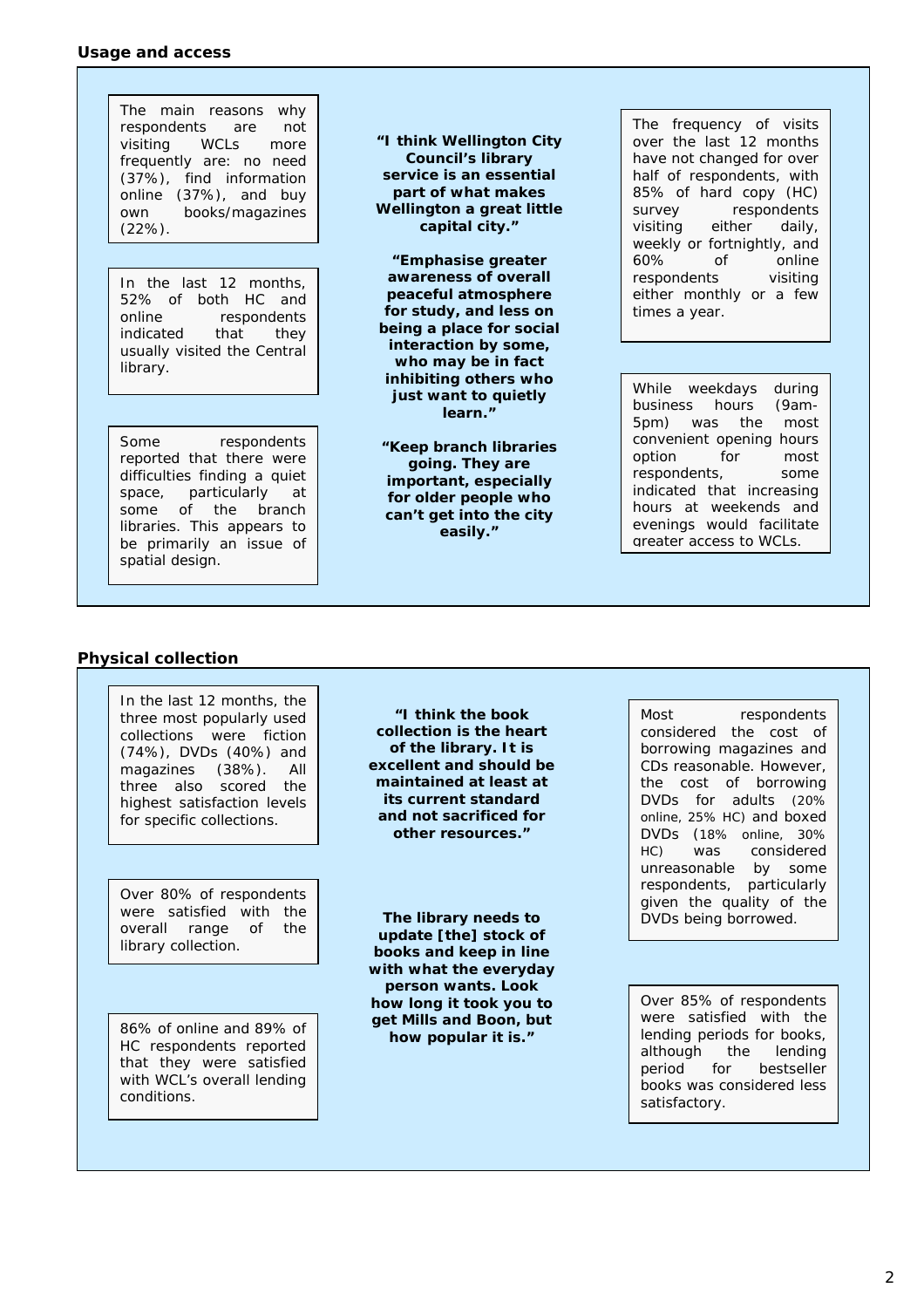## **Digital collection**

Over 95% of respondents across both survey modes have access to computers and the internet at home.

It is worth noting that online resources were more likely to be accessed from home, especially amongst online respondents (67%).

Most respondents use the internet to find information (85%) and for making online transactions, such as online banking and shopping (71%).

*"…the future of the library surely depends on future use and so the priority for you is meeting the demands of the younger users, and I'm sure this depends more upon modern technology to communicate to this market. Just keep some books and magazine versions for us older people."* 

*"We'd like a greater selection of ebook fiction, non-fiction and children's and early teenage and audiobooks online. Our children have read pretty much all the young teen ebooks. We'd like to see more bestseller or recent fiction available online."* 

There is an opportunity to improve both performance in the usage of, and satisfaction with, ebooks and audiobooks. Suggested improvements included: extending the range of ebooks and audiobooks available, and increasing the ebook formats that are available.

Some respondents suggested that WCL website could be made more user friendly, and improved web services (especially around online account services) should be provided.

### **Library services and programmes**

Checking customer accounts online was the most popularly accessed library service in the last 12 months.

Respondents were more likely to indicate that the cost of adults reserving items (28% online and 36% HC) and the cost of adult book overdues (27% online, 37% HC) were unreasonable.

Most respondents had not attended a WCL programme in the last 12 months, but over 80% of those who did, were satisfied with the range of programmes offered.

*"To be honest, although I regularly use the library, I haven't heard much about the programmes or events on offer."* 

*"I enjoy what's on offer for children – they are always good to attend."* 

*"More craft and including patrons, like Tawa's Peggy squares for refugees. We in the community felt great helping in a small way, and the youth got involved and learnt a new craft to them, and the old patrons felts good [passing] on skills."* 

Over 90% of respondents were satisfied with library services overall.

Respondents expressed interest in attending a range of skills-based programmes, as well as guest speaker/public talks. Increasing awareness of WCL programmes is one area where improvements could be made.

81% of online and 85% of HC respondents indicated that the cost of providing library services in Wellington City (an average of \$109.01 per resident per year) represents good value for money.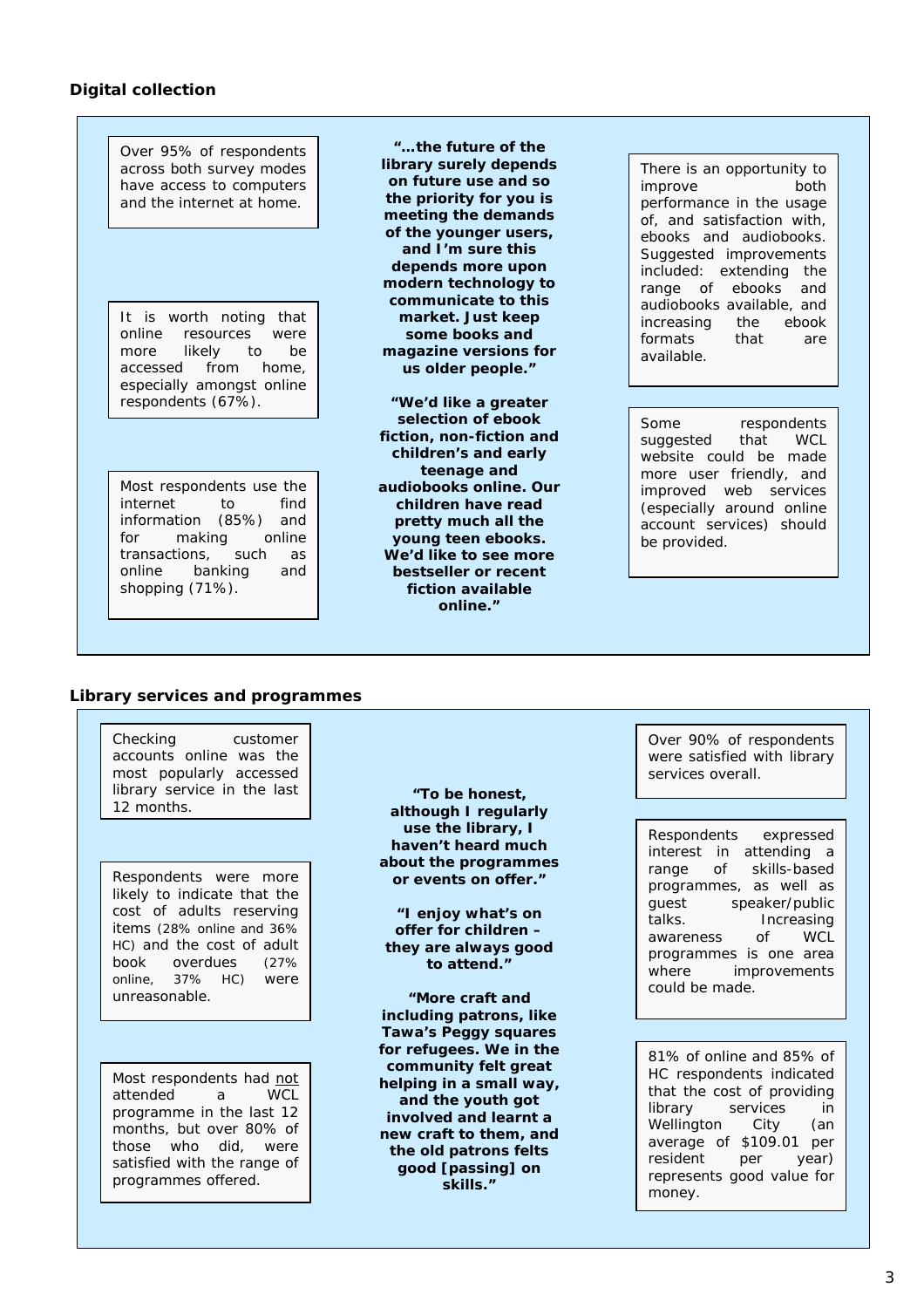#### **Customer service**

Over 80% of respondents reported that they found staff friendly and approachable (90% online, 88% HC), competent (92% online, 91% HC), and available when needed (84% online, 84% HC).

preferred method for WCLs to communicate information about their programmes and services (83% online, 62% HC).

Email was the most preferred method for WCLs to communicate information about user accounts to respondents (73% online, 61% HC).

*"Make explicit [the] full range of services offered. There are some great services – do people know about them? I didn't!"* 

**Email was the most and the movies of the most of the most of the most of the most of the most of the most of the most of the most of the most of the most of the most of the most of the most of the most of the most of the** *"This survey has shown me how little I know of what the library offers, user. There are probably lots of people like me."* 

> *"Be proactive – need to remind people that libraries provide a wonderful community service, before they all turn to [the] internet and ebooks."*

Some respondents indicated that training library staff in basic IT and technology products would enable staff to assist and teach library users how to use the computers/digital library resources. This in turn could increase usage of the WCL's digital

Greater promotion of WCL services was identified as a key area where WCLs can make improvements. For some respondents, knowledge of what WCL offers was very low, even amongst regular users.

# **Health collection**

Awareness of the health databases was very low, with only 9% of online and 16% of HC respondents aware. Most respondents either used the internet (98% online, 83% HC) or visited a health professional (59% online, 84% HC) to access health information. Between 40% -60% of respondents needed to find health information in the last 12 months. Usage of the health collection in the last 12 months was low (12% online, 26% HC), but satisfaction with the collection was reasonably high (79% online 71% HC).

*"Would have been good to know you had [health] databases, so more marketing on this would be helpful."* 

*"This is the first I had heard of the health database. I would probably use it if I knew what information or benefit I could get from it."* 

*"[Providing] online information would be best, as it is most current, but ensuring private access is essential."* 

Most respondents indicated that they would use the internet (73% online 43% HC) or a health professional (30% online, 50% HC) to access health information in the future, whereas using books from the library was the least preferred source for finding health information in the future (7% online, 15% HC).

The two key areas where respondents indicated improvements could be made revolved around increasing awareness of, and improving, existing health information resources.